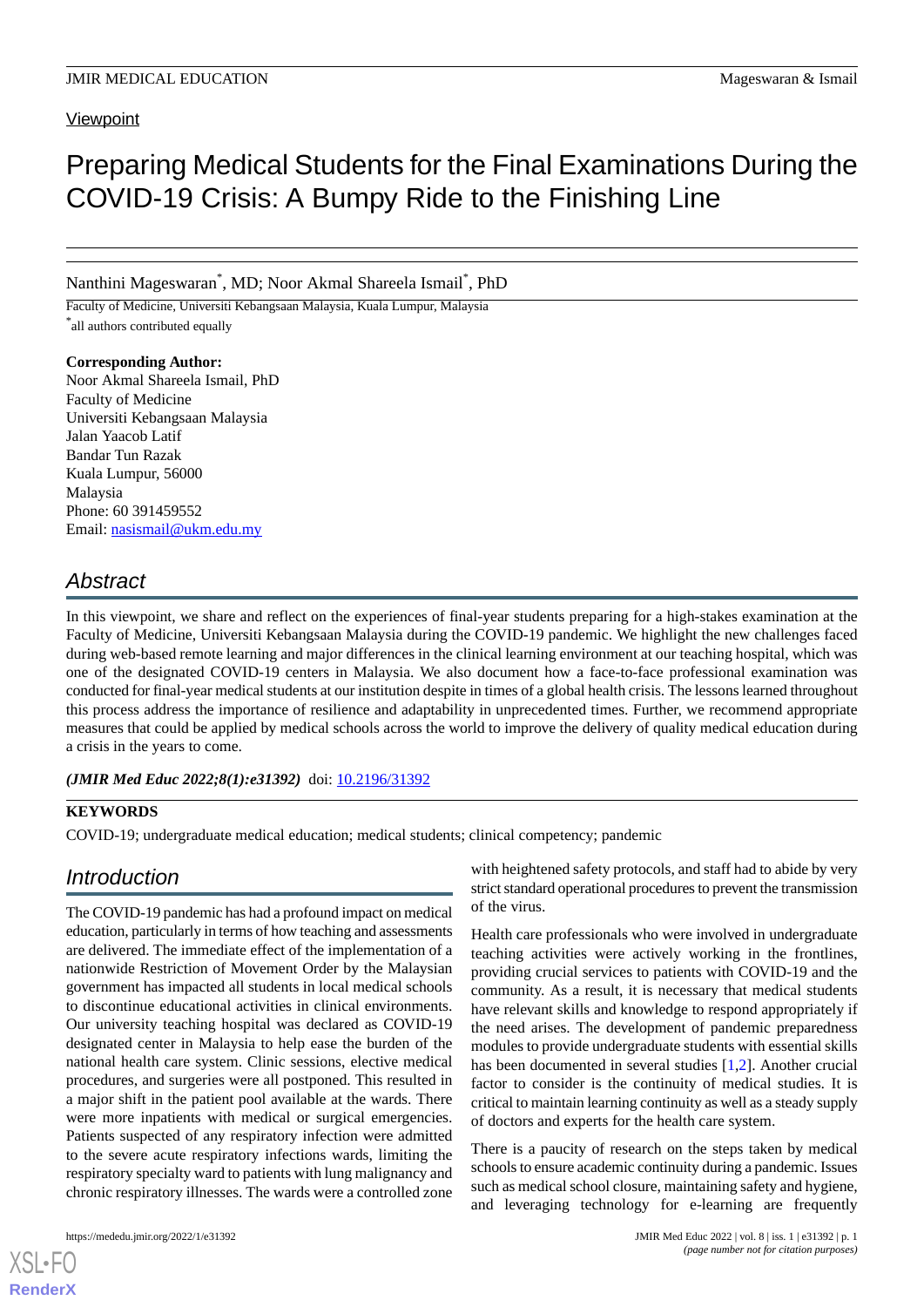prioritized. A recent article published by Sungkyunkwan University School of Medicine discussed a pandemic preparedness module during the Middle East respiratory syndrome outbreak, which involved the formation of a special committee, rescheduling of academic calendar, and conducting clinical clerkships at other institutions. However, the authors pointed out that their module was not holistic enough to cover all areas [[3\]](#page-4-2). The Yong Loo Lin School of Medicine, National University of Singapore documented the use of e-learning tools such as Entrada, which included uploading webcast links and lecture slides, creating web-based quizzes, and setting up and conducting web-based meetings. The authors also highlighted on the modifications made to clinical examination during the COVID-19 pandemic, such as strict safety and hygiene protocols and the use of simulated patients in clinical examination stations [[4\]](#page-4-3). On the other hand, the Duke-National University Singapore Medical School applied the following key principles in organizing final year examinations for medical students, such as strict infection control, cohorting of all participant groups, social distancing of individuals, Zoom-facilitated briefings, and Wi-fi–enabled data-gathering from iPad-based objective structured clinical examination (OSCE) scoring system [\[5](#page-4-4)].

In this paper, we highlight the new challenges faced during web-based remote learning and major differences in the clinical learning environment at our teaching hospital, which was one of the COVID-19 designated centers in Malaysia. The lessons learned throughout this process address the importance of resilience and adaptability in unprecedented times.

## *Challenges in Medical Education During the Pandemic and its Solutions*

During the COVID-19 pandemic, students had to quickly acclimatize to learning totally from home. All classes were transitioned to the internet, with lectures and seminars delivered over virtual platforms such as Zoom and Microsoft Teams. There was a strong sense of appreciation toward clinicians who were on COVID-19 duty, yet still finding the time to teach students. Although the complete switch to web-based learning eased the burden on the faculty and teaching physicians, medical students were facing some challenges while attempting to adapt to the entire process. Among the major challenges faced by students were issues with Wi-Fi connectivity, such as poor internet coverage, low internet speed, and local network congestion. A study has shown that 40% of Universiti Kebangsaan Malaysia (UKM) medical students have a poor internet connection  $\left($  <5 Mbps) [[6\]](#page-4-5). Some students did not have access to Wi-Fi at their homes owing to low socioeconomic backgrounds. Mobile data packages were just not affordable for these students simply because each web-based lesson would consume a large amount of data. These technical glitches resulted in frequent absenteeism from web-based classes. To overcome this problem, the UKM collaborated with a local corporation to provide free access to SIM cards with mobile data to all students. This was a beneficial program that helped reduce the burden of students, especially for those who depended on mobile data to go through the web-based learning process and also to keep them connected with their lecturers.

Another challenge of e-learning is how to practice clinical skills efficiently [[7](#page-4-6)]. Students were slowly losing touch with their clinical skills while learning from home as there was no exposure to real-life patient encounters throughout the lockdown period. History-taking, physical examinations, and performing simple ward procedures are daily routines for final-year medical students in the clinical setting. Efficient teaching of practical and clinical skills could be overcome by using virtual reality simulators [\[8](#page-4-7)]. Being at home, away from the campus environment, the motivation to study was fading away. For educators, the main challenge is to stimulate and sustain the learner's motivation. One approach to meet this challenge was provided by the Attention, Relevance, Confidence, and Satisfaction (ARCS) model of motivation, which analyzes the motivational characteristics of a group of learners and designs motivational strategies on the basis of this analysis. The ARCS model is based on four motivational concepts: Attention, Relevance, Confidence, and Satisfaction [[9\]](#page-4-8). To overcome the lack of motivation among students, the faculty provided students with access to multiple virtual patient learning environments such as the DxR Clinician software and Medscape Patient Simulations. It is an interactive platform where students could play an active role in managing virtual simulated patients, without the fear of being judged or doubt regarding making a mistake that could be a threat to patient safety, while receiving constructive feedback from the lecturers via the university's learning management system. This indirectly encouraged students toward learning more rigorously and improving their clinical reasoning skills.

Being at home with no access to patients and their medical records, students were running out of material to present during the virtual case-based discussions. Therefore, these virtual learning platforms came in handy by supplying a pool of problem-based learning case studies created from real patient data. These platforms were a win-win situation for both students and the lecturers. Students were engaged in active, self-directed learning with a variety of patient presentations in the comfort of their homes. In addition, lecturers were able to identify the strengths and weaknesses in student's clinical reasoning skills and closely monitor their progress via quantifiable assessments and scoring tools in these platforms. All forms of student activities and academic events were conducted virtually, including study groups. One cannot afford to study alone as a final-year medical student because there is a lot to learn in such a short duration. Study groups have encouraged series of discussions and peer teachings to improve knowledge retention. It also acts as a support system for medical students to share their bittersweet experiences in the clinical setting. Owing to the pandemic, study groups had to transition to the internet as well. Case scenarios and mock examination practice questions were discussed via videoconferencing. It is undeniable that nothing could replace the significance of learning from a patient with regard to learning medicine. The real-life patient encounters and lessons we learn from them are aspects that would make the most impact in medical education. However, in a crisis such as the COVID-19 pandemic, flexibility and adaptation are essential to keep the ball rolling.

```
XS-FO
RenderX
```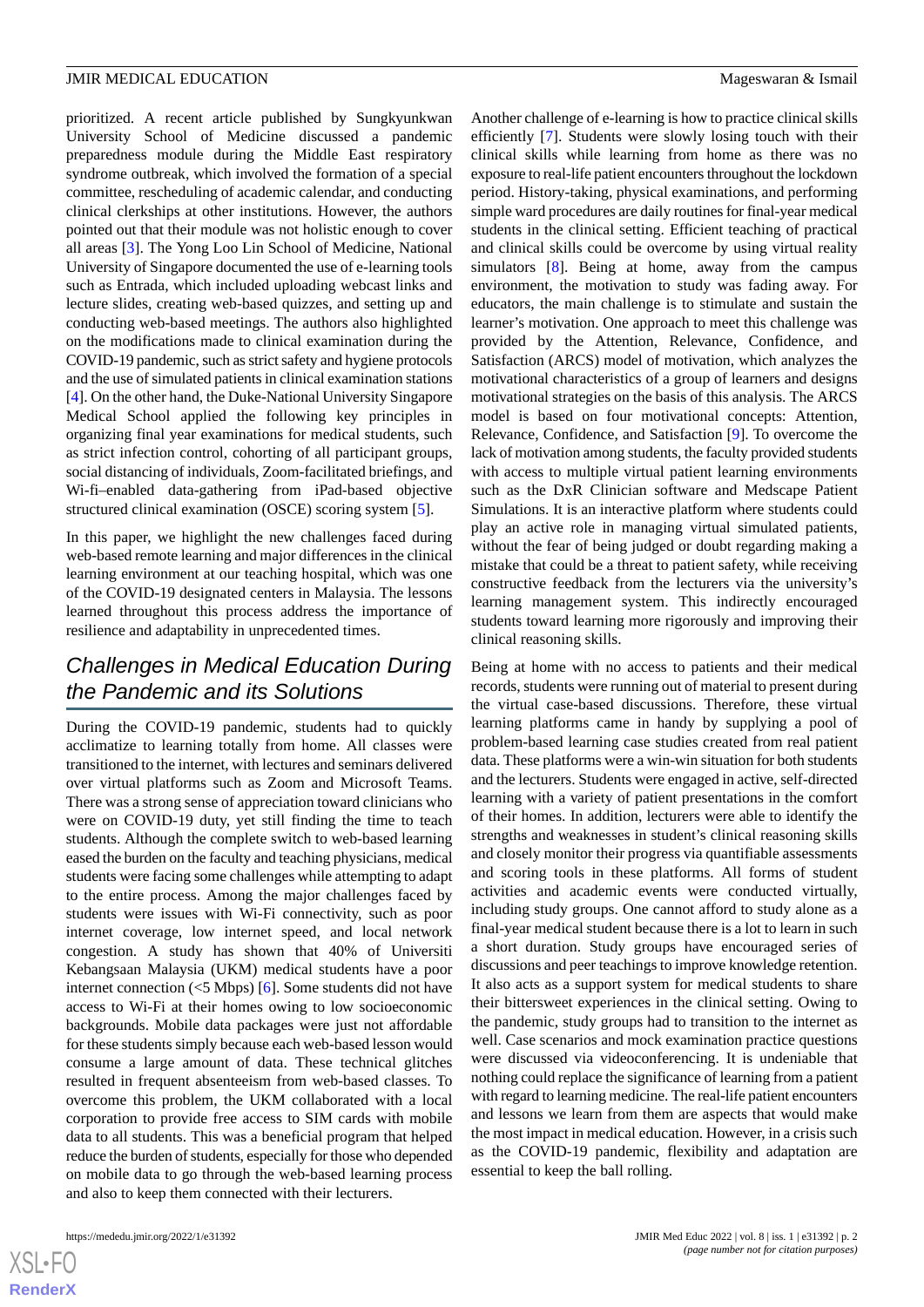As months passed by, the COVID-19 situation in Malaysia was only taking a turn for the worse, which then led to multiple extensions to the nationwide lockdown period. Final-year medical students were experiencing anxiety with regard to whether they will have their clinical examinations and graduate on time because of the uncertainties surrounding the COVID-19 pandemic and the hassle of applying for residency training thereafter. Final-year medical students in other parts of the world were being fast-tracked in the final part of their undergraduate journey to increase the frontline workforce on the battle against the COVID-19 pandemic. However, there was a national level policy decision made by the Malaysian Medical Council that medical students in their final year must undertake their exit examination to qualify as a doctor. This examination will test the cognitive and clinical skills of the final year medical students. Hence, medical students were concerned, and doubts were raised about how and when the final examination would take place. Additionally, students were stressed on thinking about how their mental health would fare, given the prospect of months of web-based content and revision, alongside concerns regarding their preparedness for life as a qualified doctor.

After the faculty administration scrutinized all the available options, the decision was to extend the final examination to 1 month after the initially planned date with a similar format to that of the previous years. However, some adaptations were made. First, the timeline was changed. In previous years, UKM medical students were provided a 2-week study leave to prepare for both theory and clinical examinations, and these examinations were conjoined one after the other, without any large remedial period in between. This time around, students were provided a 3-week-long study leave to prepare for the theory assessment. Following that, the faculty provided a 2-month remedial period to better facilitate students to practice clinical skills. Owing to the nationwide lockdown, all medical students have lost a discernible 4 months of clinical exposure. Therefore, students were not entirely sure if the preparations were sufficient for the clinical assessments, which involved interaction with real patients and in conducting medical procedures. However, the remedial period was useful to an extent. Nevertheless, students still faced difficulties in spending time interacting with patients owing to limited access to the wards and patients. Only 6 medical students were allowed to be in the ward at a particular time, and ward rounds were not made compulsory for students to attend. Students were segregated into smaller groups, and rosters were put up at the entrance to every ward. Each small group was allowed to spend limited time in the ward, depending on the respective departments. Year 3 and year 4 medical students also had their clinical rotations concurrently with the final-year students. With so many medical students around and such limited time in the ward, one can only do so much to gain hands-on experience. Being students and the most junior in the medical hierarchy, students are not always fortunate to encounter opportunities to perform procedures while on clinical duty. Students also faced countless rejections from patients as there were simply too many medical students approaching a particular patient on the same day, especially patients with long hospital stays.

The traditional phrase of "see one, do one, teach one" is no longer relevant in this age where medical negligence and litigations are on the rise. Furthermore, a single chance will never be sufficient to attain competence in a particular procedure. This is where simulation provides a great edge. Certain medical schools in Kuala Lumpur, Malaysia, are implementing an open learning concept. The UKM medical faculty has its Basic Simulation Lab (BSL) and Clinical Skills Lab (CSL), where medical students are allowed access at their convenience, to practice procedures while watching related self-instructional videos (SIVs) provided on site [[10\]](#page-4-9). The BSL and CSL were established in collaboration with the Department of Medical Education to facilitate teaching and training in small groups and self-directed learning through modules and videos made available for users. The BSL and CSL are replicas of the actual clinical environment, which provides students with common medical and surgical procedures in accordance with the medical curriculum. It is very suitable as a learning space, especially learning that involves history-taking and physical examination of patients by simulation. Through simulation and mannequins, the learner would have repeated chances to perform specific skills, especially the rare and uncommon ones. Simulations thereby overcome learning merely by chance, which is often insufficient and dangerous in developing the competence of medical personnel [\[11](#page-4-10)]. The SIVs are used as a guide for self-practice, and the procedures were recorded and sent to the lecturers for personalized coaching. This method of learning freed up a considerable amount of time for the lecturers and allowed students to practice at their own pace.

Mental health issues were also on the rise during the pandemic. The global prevalence of anxiety and depression among medical students is 33.8% and 33% respectively, both substantially higher than those in the general population [[12](#page-4-11)[,13](#page-4-12)]. Having to take the biggest examination in medical school and also battle through the challenges that come with a global pandemic is mentally taxing. Positive correlations between academic delays and anxiety symptoms have been reported by studies on Chinese college students during the COVID-19 pandemic [[14\]](#page-4-13). Furthermore, every time students approached a new patient, there was always doubt and fear regarding the patient's COVID-19 status, although they were fully in personal protective equipment. There were no vaccines available in the country yet at that time, and with clinical examinations around the corner, succumbing to COVID-19 and creating a cluster among medical students was the last thing one would expect. Moreover, there was suspicion among students if they will be competent enough to become safe doctors. All these issues were flocking in the form of negative thoughts, which placed students in a constant state of paranoia.

## *Planning and Delivery of the Final Examinations*

Conducting a high-stakes examination during a pandemic is a challenging and arduous process. Several medical schools have documented their experience of planning and conducting high-stakes examinations during the COVID-19 pandemic [[4](#page-4-3)[,5,](#page-4-4)[15\]](#page-4-14). Multiple sets of web-based facilitated briefings on the

```
XS • FC
```
**[RenderX](http://www.renderx.com/)**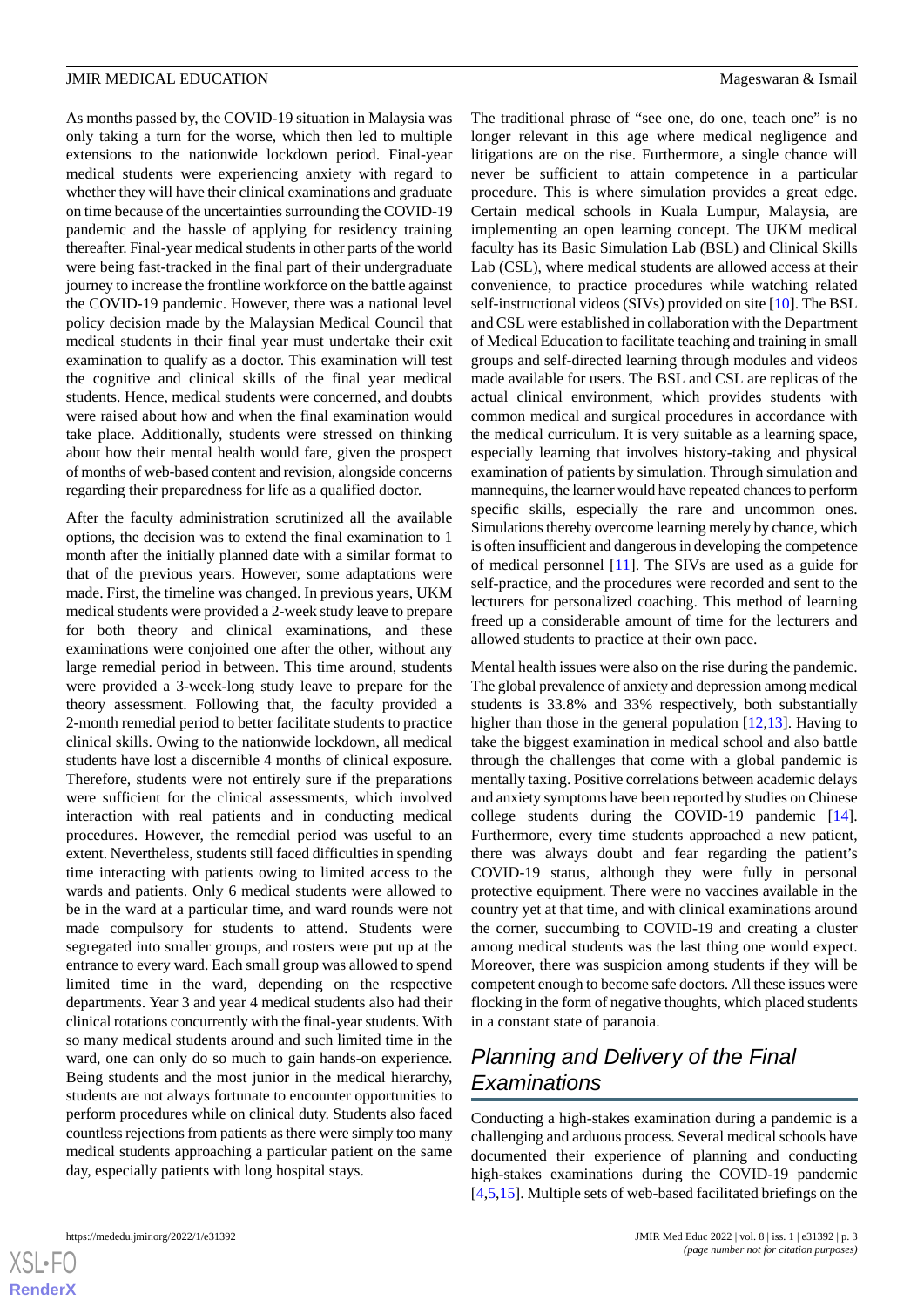flow process and standard operating procedures were conducted before the examinations. Students were required to fill a health declaration form issued by the Ministry of Higher Education to ensure that they were symptom-free, had not been in close contact with patients with COVID-19, and had not travelled overseas for the last 14 days prior to the examination. Strict infection control and personal hygiene measures were taken before entering the examination hall, such as temperature screening, social distancing. and ensuring that every student was wearing a face mask and sanitized their hands. The process and format of the examination were rather similar to those conducted in previous years, except that there was more gap in between tables to ensure proper distancing among candidates.

After a 2-month remedial period, the clinical examinations were conducted. The clinical examinations at the UKM medical school are divided into two components: the long case presentation in the morning followed by the OSCEs in the evening. Most medical students find the clinical examination challenging and nerve-wracking as one cannot predict the case scenarios that would be involved. The examination took place in a special examination ward located in the main building of the teaching hospital. Students were divided into smaller cohorts, and each cohort was managed in a separate circuit with different reporting and holding rooms. Examiners and candidates did not cross over to other circuits. All were required to wear face masks with face shields or goggles and don white plastic aprons, and always maintain social distance throughout the examination. There were no changes made to the format, station design, and content of the examination. As there was some difficulty in recruiting real patients, some stations were replaced with simulated patients. In the long case examination, candidates who were provided case scenarios with simulated patients were only required to take a complete history from the patient and physical examinations were omitted. Hence, the scoring rubric was adjusted accordingly in those stations. The examination coordinators and administration staff eased the transit from station to station by providing students directions. It was a fairly well-organized examination despite the hassle of strict infection control and cleaning in between circuits. Some examiners had access to Wi-Fi–enabled data-gathering for the examination scoring system; however, most of them had to jot down the marks manually on the scoring sheet. To date, there have been no reports of COVID-19 infections among the candidates, examiners, and examination coordinators. The passing rate was similar to that in previous years. Students who failed the final examinations would undergo supplementary clinical rotations for 6 months and have another opportunity to demonstrate their readiness for clinical practice.

# *Recommendations and Take-home Messages*

The recent COVID-19 pandemic has interrupted the training of medical students worldwide. The lessons learned throughout this process address the importance of resilience and adaptability in all aspects of medical education. Unprecedented times such as this one test the preparedness of the faculty to cater to the learning needs of medical students. Therefore, these are some

recommendations that may help improve the quality of medical education among medical students during a pandemic.

### **Accessibility to an Internet Connection**

The main hindrance to web-based learning during the pandemic was accessibility to an internet connection. As large data are exchanged during web-based classes, a stable, high-speed network is paramount in the campus environment. In lockdown circumstances, where students are learning from home, the university should collaborate with major telecommunication companies to provide students with subsidized mobile data and broadband packages to facilitate remote learning.

### **Experimenting With Different Teaching Styles and Learning Methods**

Traditional slide-based lectures via virtual platforms could induce boredom, especially when they last long durations. Educators could include games and interactive sections in their lectures to improve student engagement; for example, Kahoot quizzes. Lectures and educational videos could be prerecorded or recorded during the class so that students who have internet connectivity problems during the scheduled class would not fall behind their lessons. In the context of teaching clinical skills, lecturers could invite patients with stable health conditions to join web-based teaching sessions. History-taking and clinical counseling skills, for example, could be carried out with a real patient via videoconferencing instead of student-to-student role plays. In cases where the real patient could not be present, virtual ward rounds could be organized for clinical students. Faculty should also provide students with free access to e-books and scientific journals for convenient referencing. Furthermore, Massive Open Online Courses such as the World Health Organization's OpenWHO platform should be promoted to students to supplement their learning experience.

### **Modifications to Methods of Evaluation and Assessments**

There is a need for a fair system of evaluating the academic performances of medical students. During a high-stake examination such as the final-year examinations, all potential barriers faced by medical students should be considered when evaluations are performed. When there is a strict movement control order and state or district borders are closed, selected patients for OSCEs and external examiners would face difficulties in being present on the scheduled examination dates. In special cases of this sort, students could be assessed remotely via videoconferencing for convenience purposes. OSCE stations that require students to be in very close proximity with the patient, such as conducting a fundoscopic examination, should be conducted using appropriate mannequins. Weightage and carry marks should be adjusted accordingly. Long case presentation stations that involve simulated patients and do not require students to perform physical examinations should have a modified marking scheme. In these scenarios, more weightage should be given to the case presentation and quality of discussion in the viva voce session. The final professional examinations are so unique that one only gets to experience it once in their entire medical school life. When circumstances allow, mock examinations should be conducted to familiarize

```
XS\cdotFC
RenderX
```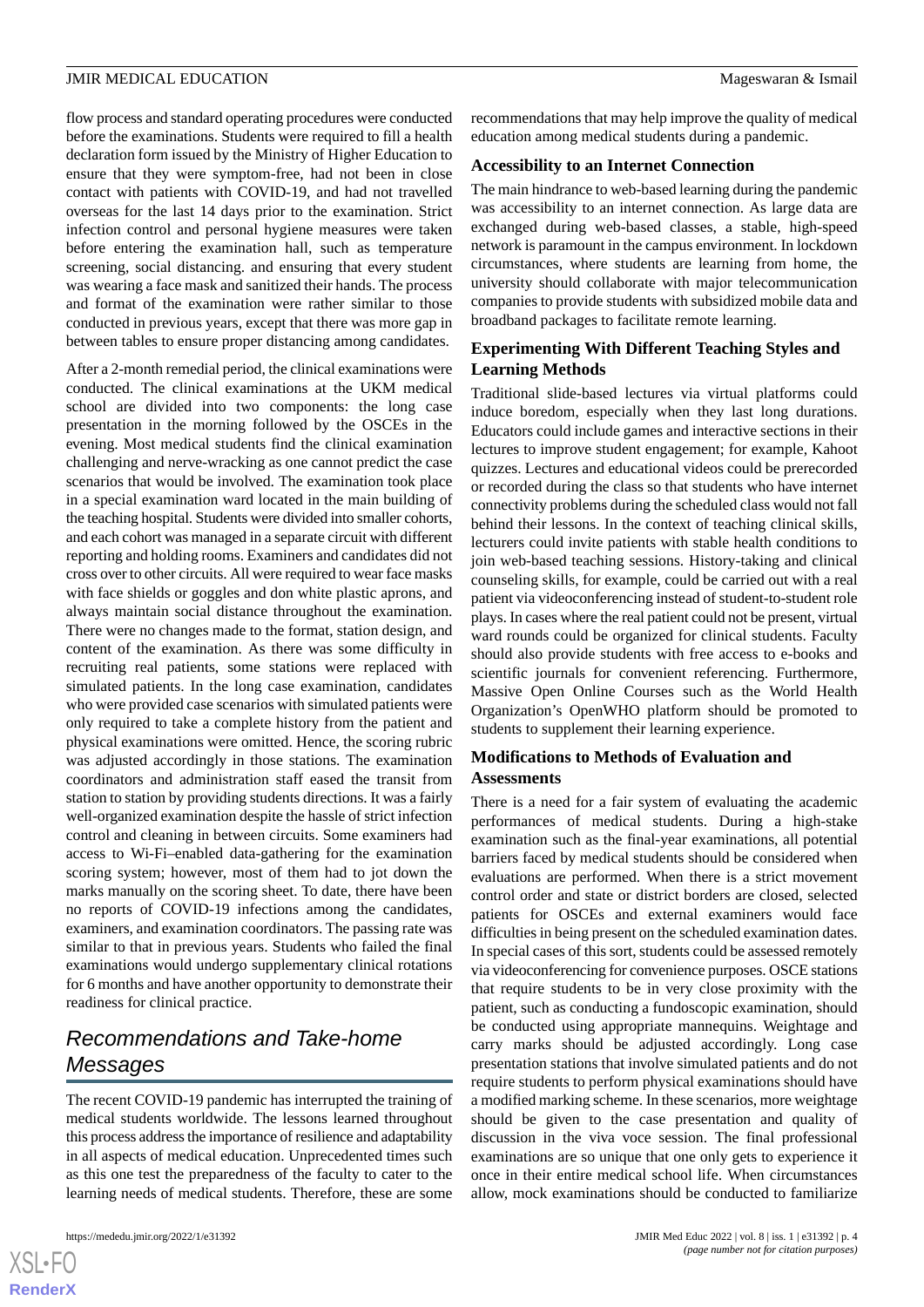students with the flow process of the examination and also provide them the first-hand feeling of taking part in a high-stakes examination.

### *Conclusions*

To summarize, we discussed in detail the contingency preparations by the Faculty of Medicine of the UKM, which covered a wide range of aspects such as the curriculum,

### **Conflicts of Interest**

None declared.

### <span id="page-4-0"></span>**References**

- <span id="page-4-1"></span>1. Carney JK, Schilling LM, Frank SH, Biddinger PD, Bertsch TF, Grace CJ, et al. Planning and incorporating public health preparedness into the medical curriculum. Am J Prev Med 2011 Oct;41(4 Suppl 3):S193-S199. [doi: [10.1016/j.amepre.2011.05.026](http://dx.doi.org/10.1016/j.amepre.2011.05.026)] [Medline: [21961664\]](http://www.ncbi.nlm.nih.gov/entrez/query.fcgi?cmd=Retrieve&db=PubMed&list_uids=21961664&dopt=Abstract)
- <span id="page-4-2"></span>2. Walsh K. Preparing for influenza outbreaks: the role of online educational resources. MedEdPublish 2018 Oct 8;7:227 [[FREE Full text](https://doi.org/10.15694/mep.2018.0000227.1)] [doi: [10.15694/mep.2018.0000227.1](http://dx.doi.org/10.15694/mep.2018.0000227.1)]
- <span id="page-4-3"></span>3. Park S, Jang H, Choe Y, Lee K, Ahn Y, Chung M, et al. Avoiding student infection during a Middle East respiratory syndrome (MERS) outbreak: a single medical school experience. Korean J Med Educ 2016 Jun;28(2):209-217 [[FREE Full](https://dx.doi.org/10.3946/kjme.2016.30) [text](https://dx.doi.org/10.3946/kjme.2016.30)] [doi: [10.3946/kjme.2016.30\]](http://dx.doi.org/10.3946/kjme.2016.30) [Medline: [27240893\]](http://www.ncbi.nlm.nih.gov/entrez/query.fcgi?cmd=Retrieve&db=PubMed&list_uids=27240893&dopt=Abstract)
- <span id="page-4-5"></span><span id="page-4-4"></span>4. Samarasekera D, Goh D, Lau T. Medical school approach to manage the current COVID-19 crisis. Academic Medicine 2020 [\[FREE Full text\]](https://doi.org/10.15694/mep.2020.000092.1) [doi: [10.1097/acm.0000000000003425](http://dx.doi.org/10.1097/acm.0000000000003425)]
- <span id="page-4-6"></span>5. Boursicot K, Kemp S, Ong T, Wijaya L, Goh S, Freeman K, et al. Conducting a high-stakes OSCE in a COVID-19 environment. MedEdPublish 2020 Mar 27;9:54 [[FREE Full text](https://doi.org/10.15694/mep.2020.000054.1)] [doi: [10.15694/mep.2020.000054.1](http://dx.doi.org/10.15694/mep.2020.000054.1)]
- 6. Ismail N, Lee J, Azman A, Ng J. Reflection of connectivism in medical education and learning motivation 4 during COVID-19. medRxiv. Preprint posted online July 8, 2020 [[FREE Full text](https://doi.org/10.1101/2020.07.07.20147918)] [doi: [10.1101/2020.07.07.20147918](http://dx.doi.org/10.1101/2020.07.07.20147918)]
- <span id="page-4-8"></span><span id="page-4-7"></span>7. Elzainy A, El Sadik A, Al Abdulmonem W. Experience of e-learning and online assessment during the COVID-19 pandemic at the College of Medicine, Qassim University. J Taibah Univ Med Sci 2020 Dec;15(6):456-462 [[FREE Full text](https://linkinghub.elsevier.com/retrieve/pii/S1658-3612(20)30151-7)] [doi: [10.1016/j.jtumed.2020.09.005](http://dx.doi.org/10.1016/j.jtumed.2020.09.005)] [Medline: [33106752](http://www.ncbi.nlm.nih.gov/entrez/query.fcgi?cmd=Retrieve&db=PubMed&list_uids=33106752&dopt=Abstract)]
- <span id="page-4-9"></span>8. Murphy B. COVID-19: how the virus is impacting medical schools. American Medical Association. 2020 Mar 18. URL: <https://www.ama-assn.org/delivering-care/public-health/covid-19-how-virus-impacting> [accessed 2022-01-28]
- 9. Keller JM. How to integrate learner motivation planning into lesson planning: The ARCS model approach. Tallahassee, FL: Florida State University; 2000.
- <span id="page-4-11"></span><span id="page-4-10"></span>10. Mohd Saiboon I, Jaafar M, Ahmad N, Nasarudin N, Mohamad N, Ahmad M, et al. Emergency skills learning on video (ESLOV): A single-blinded randomized control trial of teaching common emergency skills using self-instruction video (SIV) versus traditional face-to-face (FTF) methods. Med Teach 2014 Mar;36(3):245-250. [doi: [10.3109/0142159X.2013.857013](http://dx.doi.org/10.3109/0142159X.2013.857013)] [Medline: [24295218\]](http://www.ncbi.nlm.nih.gov/entrez/query.fcgi?cmd=Retrieve&db=PubMed&list_uids=24295218&dopt=Abstract)
- <span id="page-4-12"></span>11. Abdullah Mahdy Z, Maaya M, Atan IK, Abd Samat AH, Isa MH, Mohd Saiboon I. Simulation in Healthcare in the Realm of Education 4.0. JSM 2020 Aug 31;49(08):1987-1993. [doi: [10.17576/jsm-2020-4908-21\]](http://dx.doi.org/10.17576/jsm-2020-4908-21)
- <span id="page-4-13"></span>12. Quek TTC, Tam W, Tran BX, Zhang Z, Zhang Z, Ho CSH, et al. The Global Prevalence of Anxiety Among Medical Students: A Meta-Analysis. Int J Environ Res Public Health 2019 Jul 31;16(15):2735 [[FREE Full text](https://www.mdpi.com/resolver?pii=ijerph16152735)] [doi: [10.3390/ijerph16152735](http://dx.doi.org/10.3390/ijerph16152735)] [Medline: [31370266\]](http://www.ncbi.nlm.nih.gov/entrez/query.fcgi?cmd=Retrieve&db=PubMed&list_uids=31370266&dopt=Abstract)
- <span id="page-4-14"></span>13. Moir F, Yielder J, Sanson J, Chen Y. Depression in medical students: current insights. Adv Med Educ Pract 2018;9:323-333 [[FREE Full text](https://dx.doi.org/10.2147/AMEP.S137384)] [doi: [10.2147/AMEP.S137384\]](http://dx.doi.org/10.2147/AMEP.S137384) [Medline: [29765261](http://www.ncbi.nlm.nih.gov/entrez/query.fcgi?cmd=Retrieve&db=PubMed&list_uids=29765261&dopt=Abstract)]
- 14. Cao W, Fang Z, Hou G, Han M, Xu X, Dong J, et al. The psychological impact of the COVID-19 epidemic on college students in China. Psychiatry Res 2020 May;287:112934 [\[FREE Full text](http://europepmc.org/abstract/MED/32229390)] [doi: [10.1016/j.psychres.2020.112934](http://dx.doi.org/10.1016/j.psychres.2020.112934)] [Medline: [32229390](http://www.ncbi.nlm.nih.gov/entrez/query.fcgi?cmd=Retrieve&db=PubMed&list_uids=32229390&dopt=Abstract)]
- 15. Gado A, Khater R. Conducting a medical examination in the COVID-19 era: an Egyptian experience. Egypt J Intern Med 2021;33(1):9 [[FREE Full text\]](http://europepmc.org/abstract/MED/33679124) [doi: [10.1186/s43162-021-00038-z\]](http://dx.doi.org/10.1186/s43162-021-00038-z) [Medline: [33679124\]](http://www.ncbi.nlm.nih.gov/entrez/query.fcgi?cmd=Retrieve&db=PubMed&list_uids=33679124&dopt=Abstract)

### **Abbreviations**

[XSL](http://www.w3.org/Style/XSL)•FO **[RenderX](http://www.renderx.com/)**

**ARCS:** Attention, Relevance, Confidence, and Satisfaction **BSL:** Basic Simulation Lab **CSL:** Clinical Skills Lab **OSCE:** objective structured clinical examination **SIV:** self-instructional video